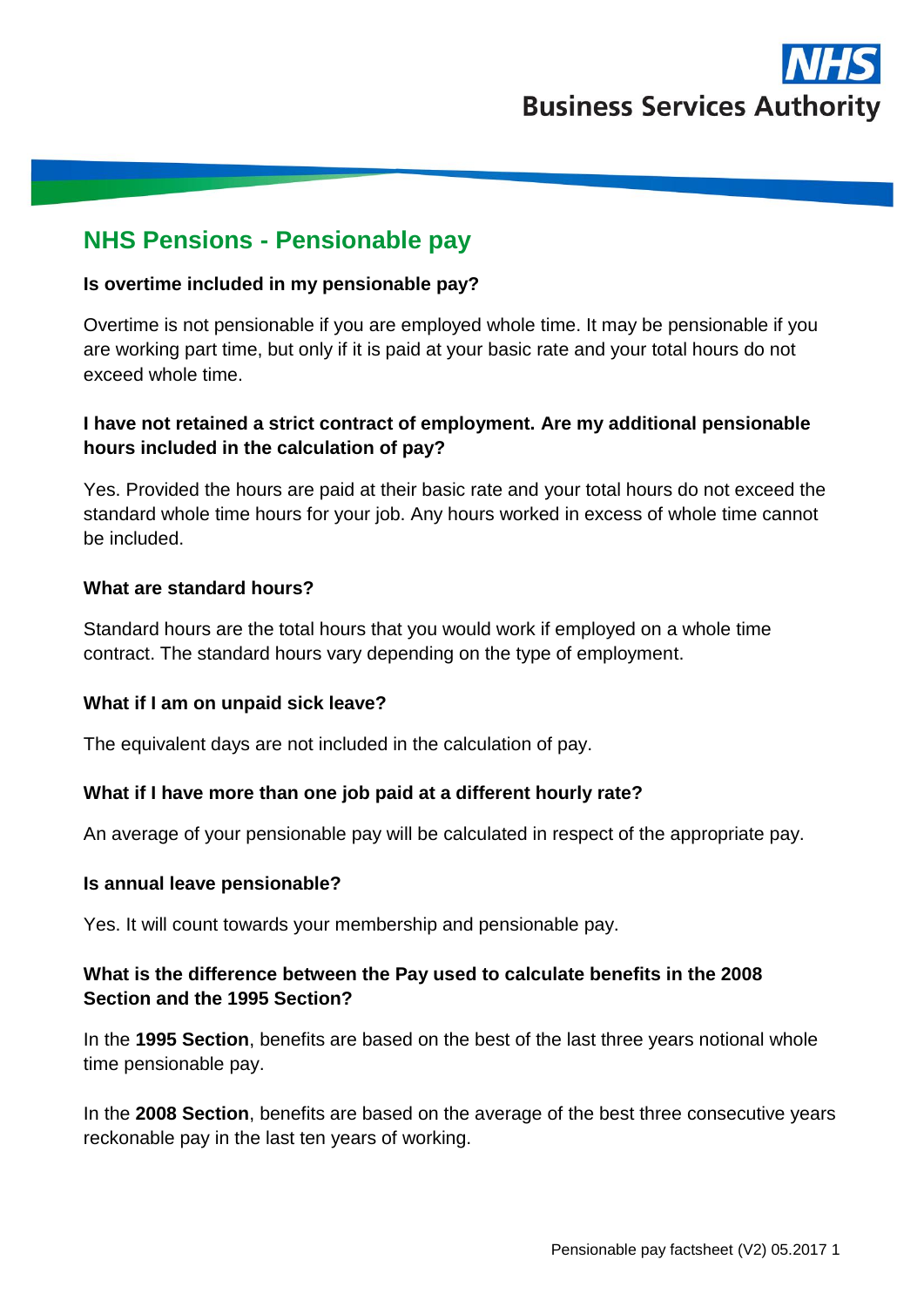## **Is my pay used for benefits calculated using my annual salary at my date of leaving/retirement?**

No.

**1995 Section** – Total Pensionable Pay is calculated by 'stepping back' 365 days from your last day of membership, which may result in it being partially calculated using an earlier pay rate. We would then take the previous 2 years pensionable pay and use the best of these last three years when calculating your pension.

**2008 Section** – Total Reckonable pay is the average of the best three consecutive years pensionable pay in the last ten. Each years pay in the last 10 years before retirement is increased by cost of living to bring that pay figure up to what it would be worth on the day of leaving. The referencing period can only commence from 1 April 2008 or later.

**2015 Section –** The amount of pension you earn each year is determined by what is known as the 'build up rate' which is shown as a fraction of your pensionable earnings. In the 2015 Scheme the build up rate is 1/54th. Therefore you earn a pension of 1/54th of your pensionable earnings for each Scheme year, or part year if you leave before the end of a Scheme year.

# **I have recently retired from my NHS employment and I consider the pensionable pay figure used in the calculation of my benefits is incorrect. Should I contact you?**

Initially you should contact your former employer as they are responsible for providing details of the pay to be used in the calculation of your pension benefits. They will then contact us should your pay need any amendment.

# **Is there a limit on the pensionable pay, which can be used in the calculation of benefits?**

For members who joined for the first time or rejoined following a break of 12 months or more after 1 June 1989, there is a limit on the amount of pensionable earnings, this is known as the earnings cap. From 1 April 2008 onwards there is no longer a limit on pensionable pay.

# **What if I am working part time?**

Your actual pensionable pay will be converted to its whole time equivalent to calculate your benefits.

# **What if I need more information about the effect salary changes may have on my benefits?**